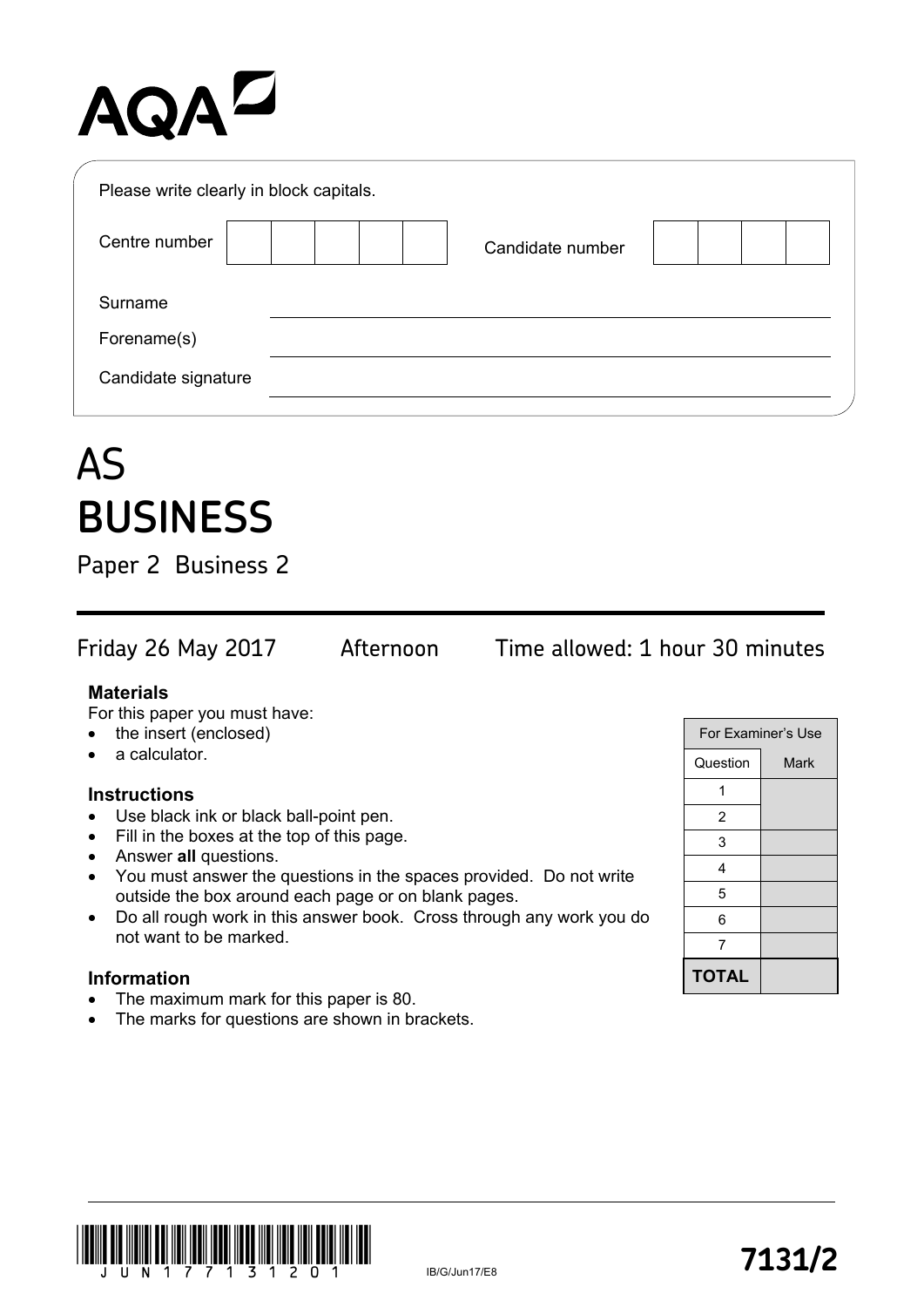| Answer all questions.                                     |                                                                                                                                     |  |
|-----------------------------------------------------------|-------------------------------------------------------------------------------------------------------------------------------------|--|
|                                                           | Read the case study in the insert booklet.                                                                                          |  |
| $0 \mid 1 \mid$ .<br>$\mathbf 1$                          | Calculate the Gross Profit Margin for G-Free Ltd in 2016.<br>[2 marks]                                                              |  |
|                                                           | Gross Profit Margin<br><u> 1980 - Andrea State Barbara, amerikan personal (h. 1980).</u>                                            |  |
|                                                           |                                                                                                                                     |  |
|                                                           |                                                                                                                                     |  |
|                                                           |                                                                                                                                     |  |
|                                                           |                                                                                                                                     |  |
|                                                           |                                                                                                                                     |  |
|                                                           |                                                                                                                                     |  |
| $\mathbf{0}$<br>$\mathbf{1}$<br>$\vert 2 \vert$<br>$\sim$ | The Operating Profit Margin for G-Free Ltd is forecast to increase much more<br>than the Gross Profit Margin between 2017 and 2019. |  |
|                                                           | Explain why this may be the case.<br>[4 marks]                                                                                      |  |
|                                                           |                                                                                                                                     |  |
|                                                           |                                                                                                                                     |  |
|                                                           |                                                                                                                                     |  |
|                                                           |                                                                                                                                     |  |
|                                                           |                                                                                                                                     |  |
|                                                           |                                                                                                                                     |  |
|                                                           |                                                                                                                                     |  |
|                                                           |                                                                                                                                     |  |
|                                                           |                                                                                                                                     |  |
|                                                           |                                                                                                                                     |  |
| <b>THEFT EXISTENT</b>                                     |                                                                                                                                     |  |

**6**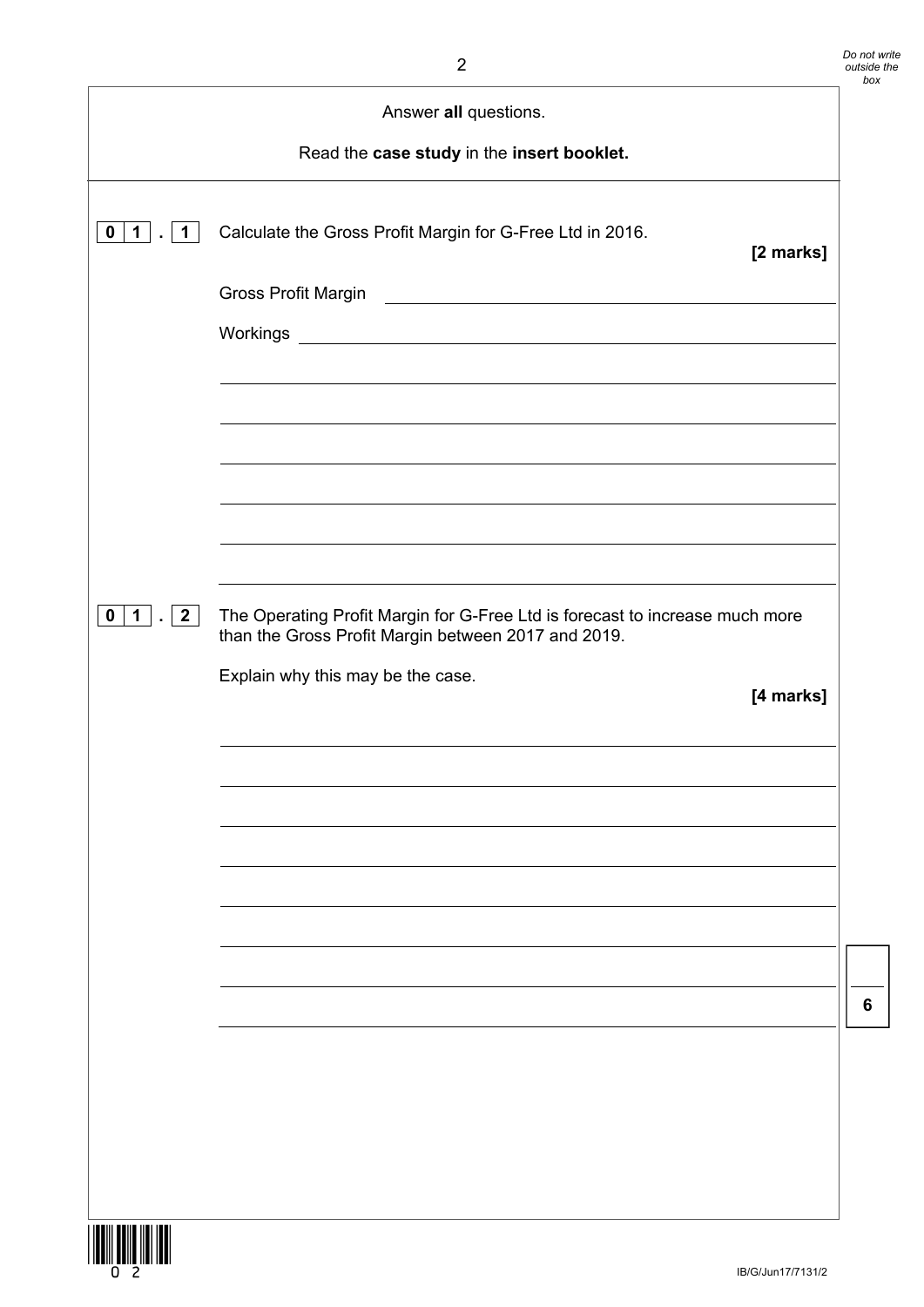**4** 

| $\overline{\mathbf{2}}$<br>$\mathbf 0$ | Explain how setting up as a private limited company in 2005 helped reduce<br>Stephanie's risks. |             |
|----------------------------------------|-------------------------------------------------------------------------------------------------|-------------|
|                                        |                                                                                                 | [4 marks]   |
|                                        |                                                                                                 |             |
|                                        |                                                                                                 |             |
|                                        |                                                                                                 |             |
|                                        |                                                                                                 |             |
|                                        |                                                                                                 |             |
|                                        |                                                                                                 |             |
|                                        |                                                                                                 |             |
|                                        |                                                                                                 |             |
|                                        |                                                                                                 |             |
|                                        |                                                                                                 |             |
|                                        |                                                                                                 |             |
|                                        |                                                                                                 |             |
|                                        |                                                                                                 |             |
|                                        |                                                                                                 |             |
|                                        |                                                                                                 |             |
|                                        |                                                                                                 |             |
|                                        | Turn over for the next question                                                                 |             |
|                                        |                                                                                                 |             |
|                                        |                                                                                                 |             |
|                                        |                                                                                                 |             |
|                                        |                                                                                                 |             |
|                                        |                                                                                                 |             |
|                                        |                                                                                                 |             |
|                                        |                                                                                                 |             |
|                                        |                                                                                                 |             |
|                                        |                                                                                                 |             |
|                                        |                                                                                                 |             |
|                                        |                                                                                                 |             |
|                                        |                                                                                                 |             |
|                                        |                                                                                                 |             |
|                                        |                                                                                                 |             |
| <b>THE THE SECOND SERVICE IN</b>       |                                                                                                 | Turn over ▶ |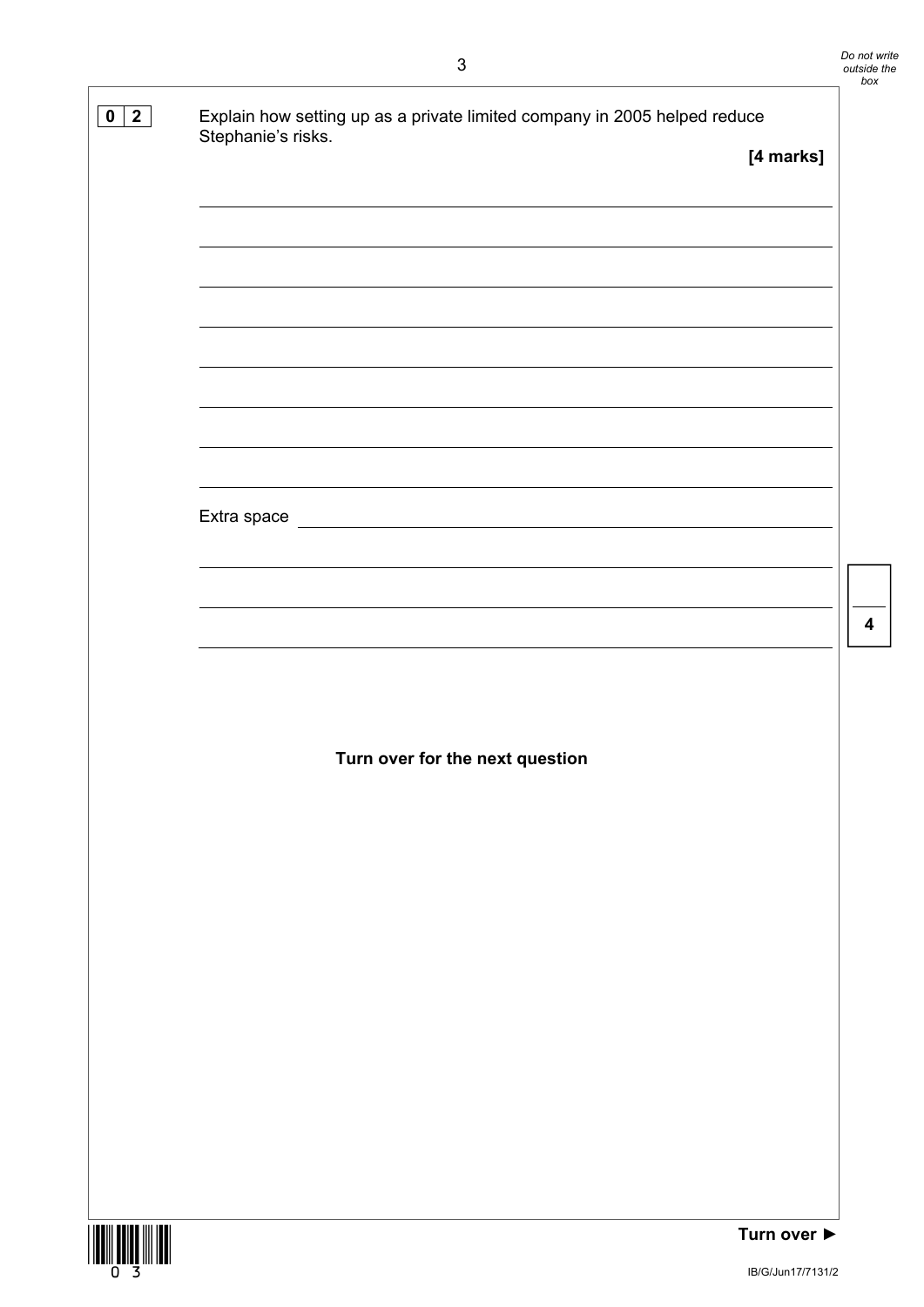| operational performance.                                                                                                            | [9 marks] |
|-------------------------------------------------------------------------------------------------------------------------------------|-----------|
|                                                                                                                                     |           |
|                                                                                                                                     |           |
|                                                                                                                                     |           |
|                                                                                                                                     |           |
|                                                                                                                                     |           |
|                                                                                                                                     |           |
|                                                                                                                                     |           |
|                                                                                                                                     |           |
|                                                                                                                                     |           |
|                                                                                                                                     |           |
|                                                                                                                                     |           |
|                                                                                                                                     |           |
|                                                                                                                                     |           |
|                                                                                                                                     |           |
|                                                                                                                                     |           |
|                                                                                                                                     |           |
|                                                                                                                                     |           |
|                                                                                                                                     |           |
|                                                                                                                                     |           |
|                                                                                                                                     |           |
|                                                                                                                                     |           |
|                                                                                                                                     |           |
|                                                                                                                                     |           |
|                                                                                                                                     |           |
|                                                                                                                                     |           |
|                                                                                                                                     |           |
|                                                                                                                                     |           |
|                                                                                                                                     |           |
| Extra space<br><u> 1980 - Jan Stein Stein Stein Stein Stein Stein Stein Stein Stein Stein Stein Stein Stein Stein Stein Stein S</u> |           |
|                                                                                                                                     |           |
|                                                                                                                                     |           |
|                                                                                                                                     |           |
|                                                                                                                                     |           |
|                                                                                                                                     |           |
|                                                                                                                                     |           |
|                                                                                                                                     |           |
|                                                                                                                                     |           |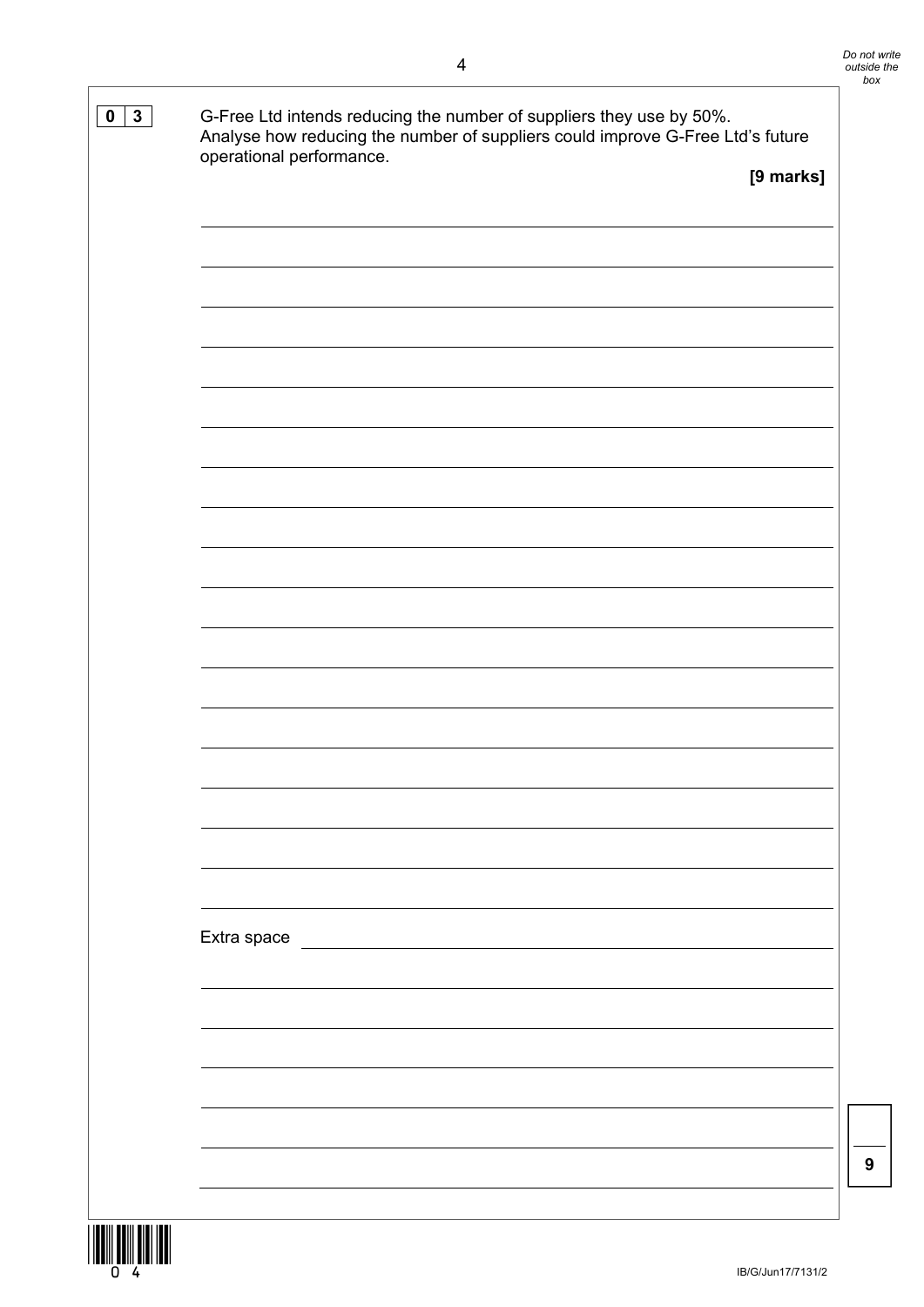# **0 4** The original small factory was described as being run using a team management approach on the Blake Mouton grid. Analyse how this team management approach might have led to the judges' comments at the 'award ceremony'. **(lines 31 – 34) [9 marks]** Extra space **9**





IB/G/Jun17/7131/2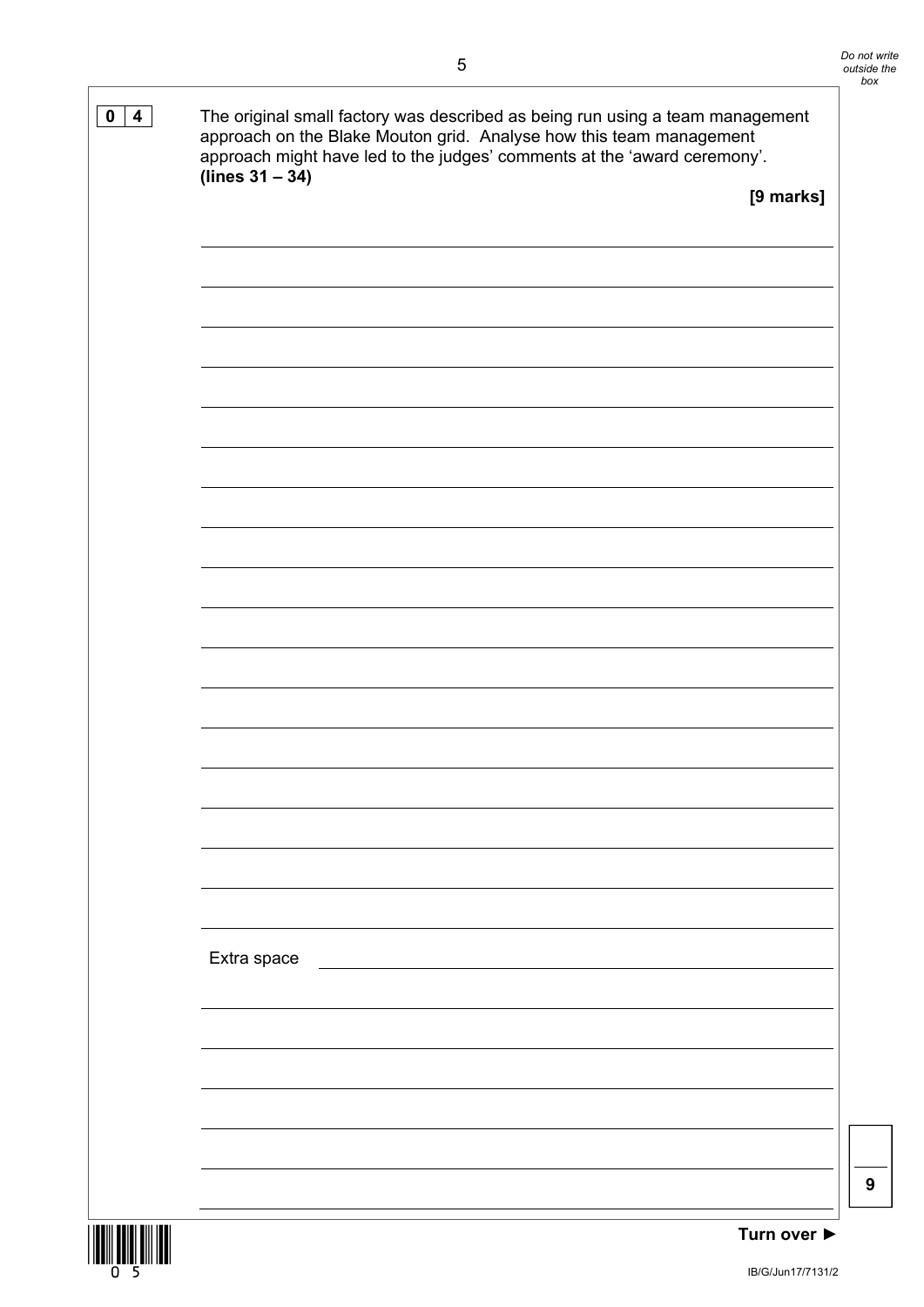| $\overline{\mathbf{5}}$<br>$\mathbf 0$ | G-Free Ltd only supplies the niche market of gluten-free food. To what extent do<br>you think this is a risky decision?<br>[16 marks] |
|----------------------------------------|---------------------------------------------------------------------------------------------------------------------------------------|
|                                        |                                                                                                                                       |
|                                        |                                                                                                                                       |
|                                        |                                                                                                                                       |
|                                        |                                                                                                                                       |
|                                        |                                                                                                                                       |
|                                        |                                                                                                                                       |
|                                        |                                                                                                                                       |
|                                        |                                                                                                                                       |
|                                        |                                                                                                                                       |
|                                        |                                                                                                                                       |
|                                        |                                                                                                                                       |
|                                        |                                                                                                                                       |
|                                        |                                                                                                                                       |
|                                        |                                                                                                                                       |
|                                        |                                                                                                                                       |
|                                        |                                                                                                                                       |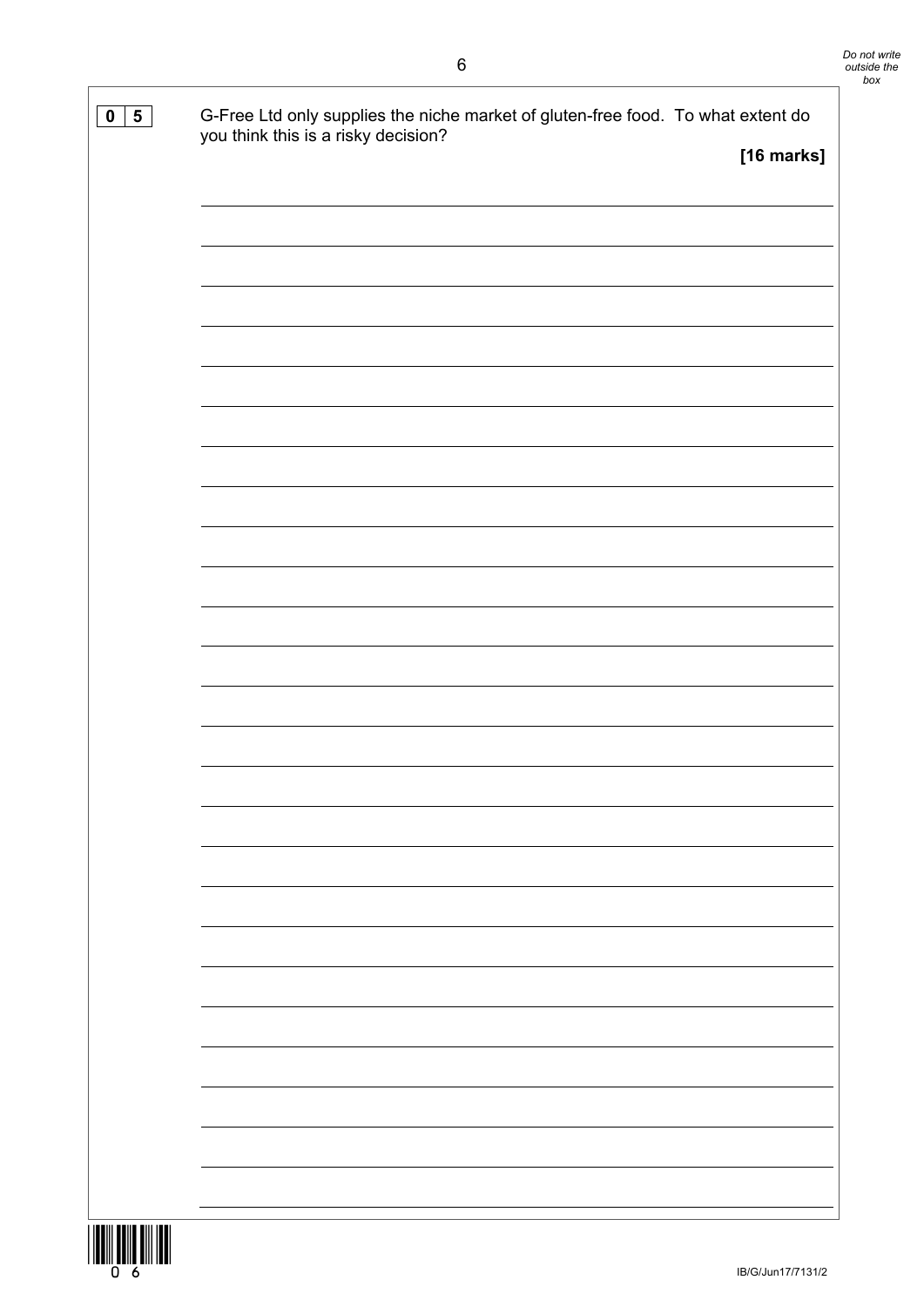*Do not write outside the box* 

| $\mathbf{I}$ |                                 | outside<br>box |
|--------------|---------------------------------|----------------|
|              |                                 |                |
|              |                                 |                |
|              |                                 |                |
|              |                                 |                |
|              |                                 |                |
|              |                                 |                |
|              |                                 |                |
|              |                                 |                |
|              |                                 |                |
|              |                                 |                |
|              |                                 |                |
|              |                                 |                |
|              |                                 |                |
|              |                                 |                |
|              |                                 |                |
|              |                                 |                |
|              |                                 |                |
|              |                                 |                |
|              |                                 |                |
|              |                                 |                |
|              |                                 |                |
|              |                                 |                |
|              |                                 |                |
|              |                                 |                |
|              |                                 |                |
|              |                                 |                |
|              |                                 |                |
|              |                                 |                |
|              |                                 |                |
|              |                                 |                |
|              |                                 | 16             |
|              |                                 |                |
|              |                                 |                |
|              |                                 |                |
|              |                                 |                |
|              |                                 |                |
|              |                                 |                |
|              |                                 |                |
|              |                                 |                |
|              | Turn over $\blacktriangleright$ |                |

**THE CONSULTANT** 

**Turn over ►**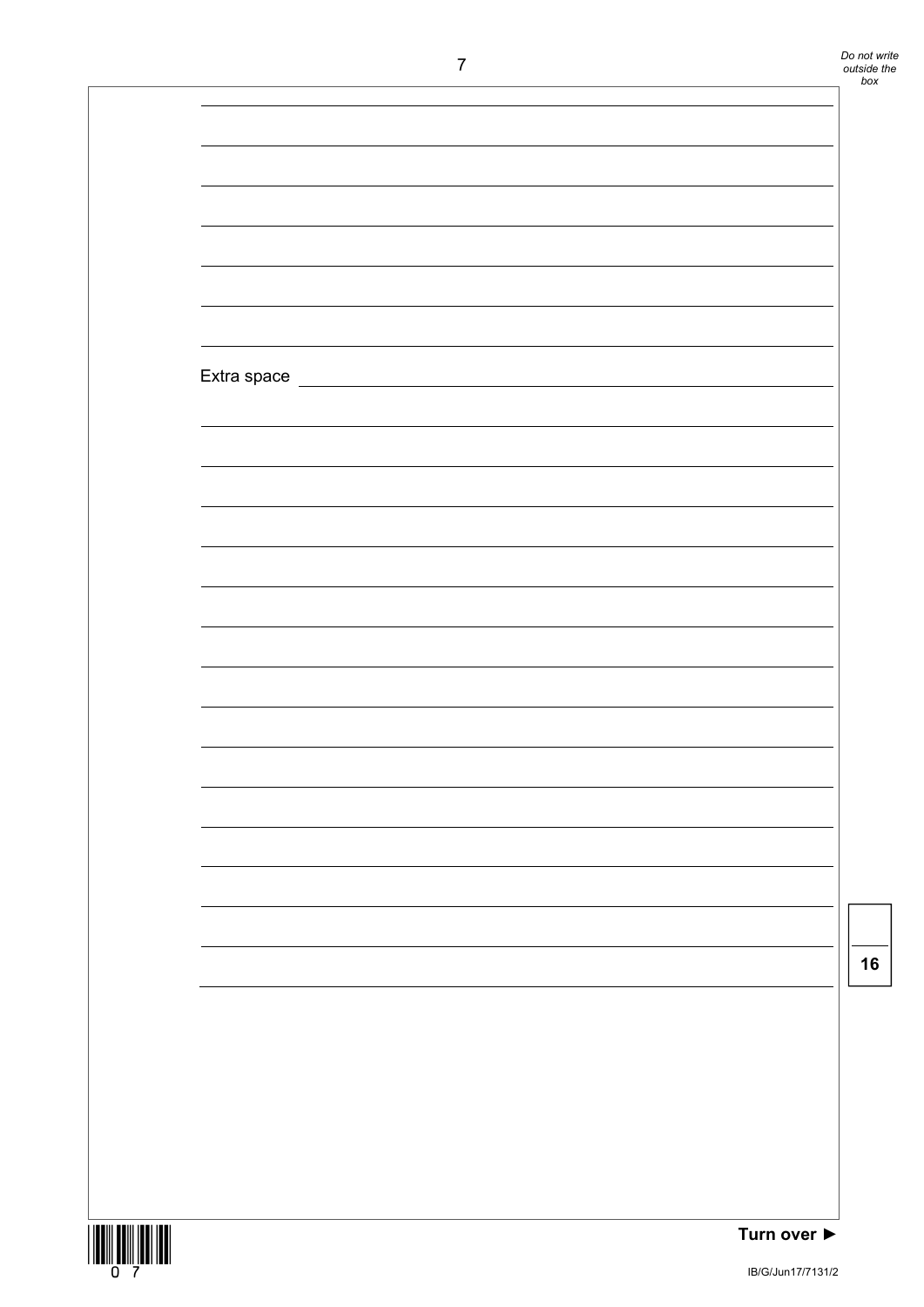| $6\phantom{1}$<br>$\mathbf 0$ | To what extent will the planned lean production system be good for G-Free Ltd's<br>stakeholders? |            |
|-------------------------------|--------------------------------------------------------------------------------------------------|------------|
|                               |                                                                                                  | [16 marks] |
|                               |                                                                                                  |            |
|                               |                                                                                                  |            |
|                               |                                                                                                  |            |
|                               |                                                                                                  |            |
|                               |                                                                                                  |            |
|                               |                                                                                                  |            |
|                               |                                                                                                  |            |
|                               |                                                                                                  |            |
|                               |                                                                                                  |            |
|                               |                                                                                                  |            |
|                               |                                                                                                  |            |
|                               |                                                                                                  |            |
|                               |                                                                                                  |            |
|                               |                                                                                                  |            |
|                               |                                                                                                  |            |
|                               |                                                                                                  |            |
|                               |                                                                                                  |            |
|                               |                                                                                                  |            |
|                               |                                                                                                  |            |
|                               |                                                                                                  |            |
|                               |                                                                                                  |            |
|                               |                                                                                                  |            |
|                               |                                                                                                  |            |
|                               |                                                                                                  |            |

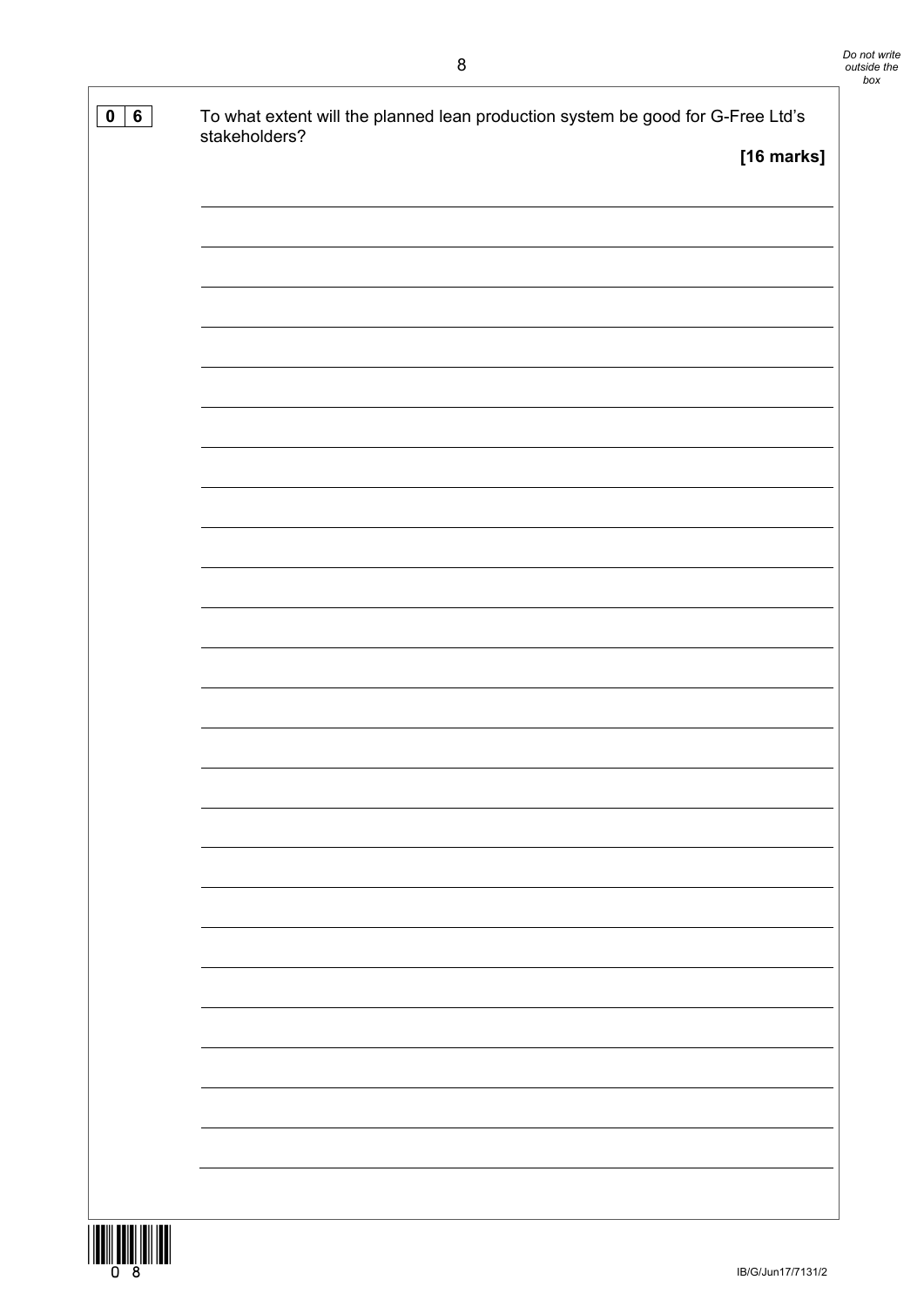|                       | ◡           |                                                               | outsiae<br>box |
|-----------------------|-------------|---------------------------------------------------------------|----------------|
|                       |             |                                                               |                |
|                       |             |                                                               |                |
|                       |             |                                                               |                |
|                       |             |                                                               |                |
|                       |             |                                                               |                |
|                       |             |                                                               |                |
|                       |             |                                                               |                |
|                       |             |                                                               |                |
|                       |             |                                                               |                |
|                       |             |                                                               |                |
|                       |             |                                                               |                |
|                       | Extra space | <u> 1989 - Johann Stein, mars an deutscher Stein († 1958)</u> |                |
|                       |             |                                                               |                |
|                       |             |                                                               |                |
|                       |             |                                                               |                |
|                       |             |                                                               |                |
|                       |             |                                                               |                |
|                       |             |                                                               |                |
|                       |             |                                                               |                |
|                       |             |                                                               |                |
|                       |             |                                                               |                |
|                       |             |                                                               |                |
|                       |             |                                                               |                |
|                       |             |                                                               |                |
|                       |             |                                                               |                |
|                       |             |                                                               |                |
|                       |             |                                                               |                |
|                       |             |                                                               |                |
|                       |             |                                                               |                |
|                       |             |                                                               |                |
|                       |             |                                                               |                |
|                       |             |                                                               |                |
|                       |             |                                                               |                |
|                       |             |                                                               |                |
|                       |             |                                                               |                |
|                       |             |                                                               |                |
|                       |             |                                                               |                |
|                       |             |                                                               |                |
|                       |             |                                                               |                |
| THIII HUILE ITII ITTI |             | Turn over $\blacktriangleright$                               |                |

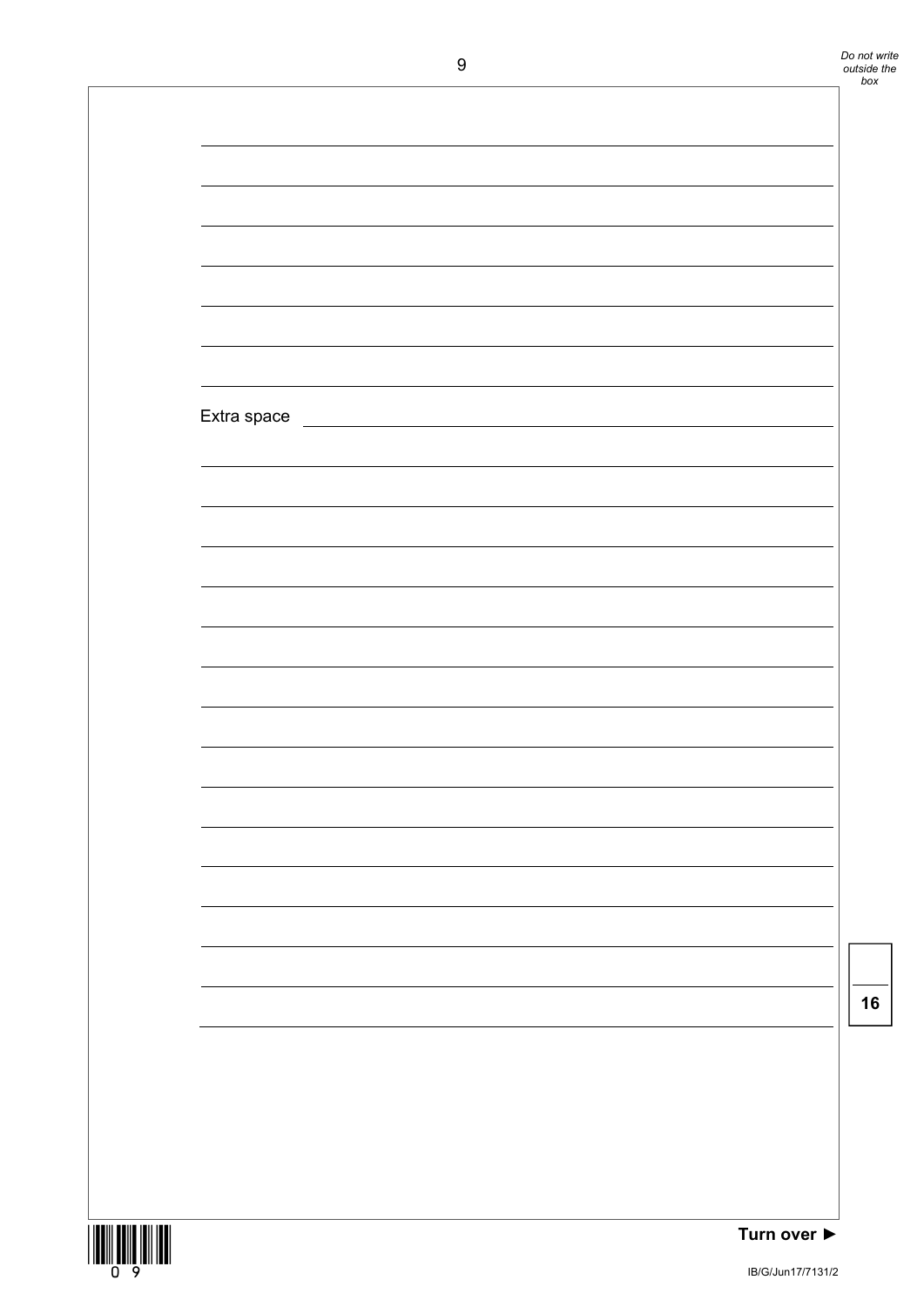| $\overline{7}$<br>$\mathbf 0$ | G-Free Ltd's finance manager suggests funding the £28m investment and further<br>growth by becoming a public limited company and selling shares. |            |
|-------------------------------|--------------------------------------------------------------------------------------------------------------------------------------------------|------------|
|                               | Is selling shares on the Stock Exchange the best way to raise large amounts of<br>capital for all organisations?                                 |            |
|                               | Justify your view.                                                                                                                               |            |
|                               |                                                                                                                                                  | [20 marks] |
|                               |                                                                                                                                                  |            |
|                               |                                                                                                                                                  |            |
|                               |                                                                                                                                                  |            |
|                               |                                                                                                                                                  |            |
|                               |                                                                                                                                                  |            |
|                               |                                                                                                                                                  |            |
|                               |                                                                                                                                                  |            |
|                               |                                                                                                                                                  |            |
|                               |                                                                                                                                                  |            |
|                               |                                                                                                                                                  |            |
|                               |                                                                                                                                                  |            |
|                               |                                                                                                                                                  |            |
|                               |                                                                                                                                                  |            |
|                               |                                                                                                                                                  |            |
|                               |                                                                                                                                                  |            |
|                               |                                                                                                                                                  |            |
|                               |                                                                                                                                                  |            |
|                               |                                                                                                                                                  |            |
|                               |                                                                                                                                                  |            |
|                               |                                                                                                                                                  |            |
|                               |                                                                                                                                                  |            |
|                               |                                                                                                                                                  |            |
|                               |                                                                                                                                                  |            |
|                               |                                                                                                                                                  |            |
|                               |                                                                                                                                                  |            |
|                               |                                                                                                                                                  |            |
|                               |                                                                                                                                                  |            |
|                               |                                                                                                                                                  |            |
|                               |                                                                                                                                                  |            |
|                               |                                                                                                                                                  |            |

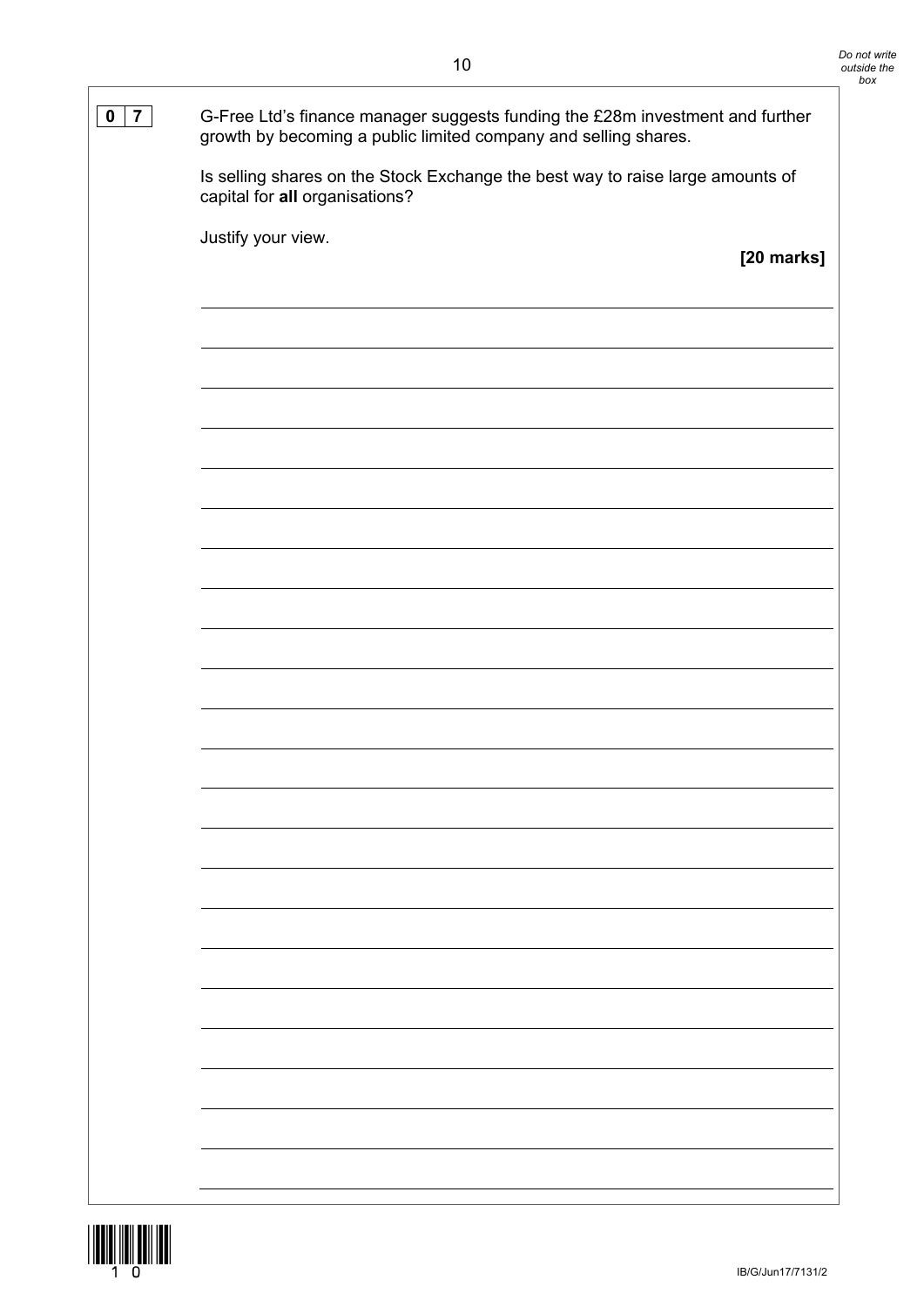| Extra space | $11$ |  |
|-------------|------|--|
|             |      |  |
|             |      |  |
|             |      |  |
|             |      |  |
|             |      |  |
|             |      |  |
|             |      |  |
|             |      |  |
|             |      |  |
|             |      |  |
|             |      |  |
|             |      |  |
|             |      |  |
|             |      |  |
|             |      |  |
|             |      |  |
|             |      |  |
|             |      |  |
|             |      |  |
|             |      |  |
|             |      |  |
|             |      |  |
|             |      |  |
|             |      |  |
|             |      |  |
|             |      |  |
|             |      |  |
|             |      |  |
|             |      |  |
|             |      |  |
|             |      |  |
|             |      |  |